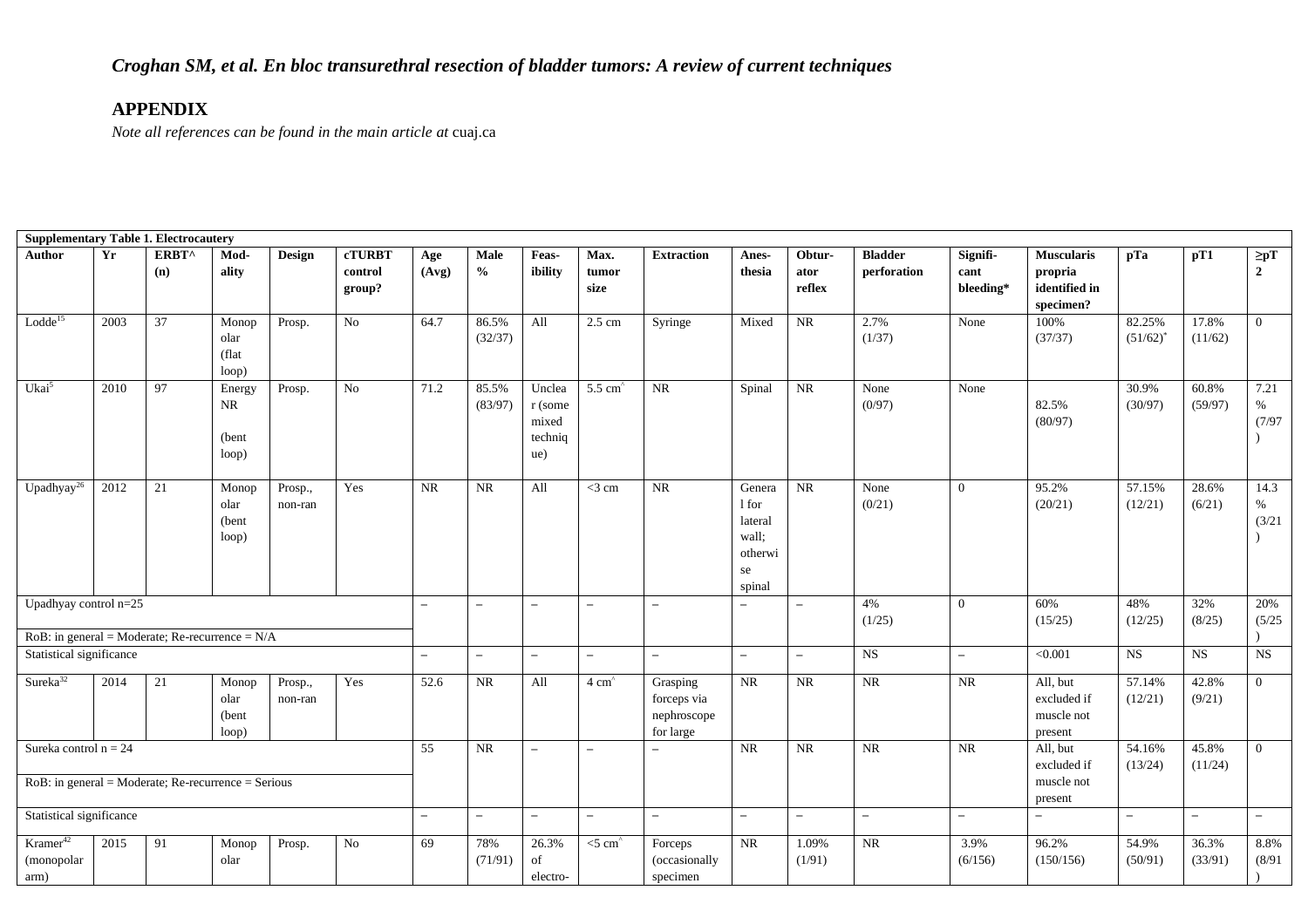# *Croghan SM, et al. En bloc transurethral resection of bladder tumors: A review of current techniques*

# **APPENDIX**

| Kramer <sup>42</sup><br>(bipolar<br>arm)                          | 2015                                                                                                       | 65 | Bipolar                                      | Prosp.              | N <sub>o</sub> | 65.5                     | 83%<br>(54/65)           | cautery<br>switche<br>d to<br>cTURB<br>T          | $<$ 5 cm $\wedge$        | bag)                                                                | NR                       | None<br>0/65    | $\rm NR$                 |                                 |                                                                         | 50.7%<br>(33/65)         | 44.62%<br>(29/65)        | 4.61<br>$\%$<br>(3/65)   |
|-------------------------------------------------------------------|------------------------------------------------------------------------------------------------------------|----|----------------------------------------------|---------------------|----------------|--------------------------|--------------------------|---------------------------------------------------|--------------------------|---------------------------------------------------------------------|--------------------------|-----------------|--------------------------|---------------------------------|-------------------------------------------------------------------------|--------------------------|--------------------------|--------------------------|
| Hurle <sup>27</sup>                                               | 2016                                                                                                       | 74 | Energy<br>NR<br>(Collins<br>loop)            | Prosp.              | No             | 71                       | 78.4%<br>(58/74)         | 0.97%<br>(1/103)<br>tumoUr<br>s)<br>convert<br>ed | 3 cm                     | Ellik<br>(laparoscopic<br>grapsers via<br>nephroscope<br>for large) | <b>NR</b>                | 1.35%<br>(1/74) | 1.35%<br>(1/74)          | $\overline{0}$                  | 100%<br>(74/74)                                                         | 72.3%<br>(47/65)         | 41.5%<br>(27/65)         | $\mathbf X$              |
| Zhang <sup>28</sup>                                               | 2017                                                                                                       | 40 | Monop<br>olar<br>(Loop)                      | Retro.              | Yes            | 60.65                    | 87.5%<br>(35/40)         | Combi<br>nation<br>techniq<br>ue for<br>large     | >3 cm                    | Ellik                                                               | GA                       | 22.5%<br>(9/40) | 5%<br>(2/40)             | $\overline{0}$                  | 100%<br>(40/40)                                                         | 37.5%<br>(15/40)         | 62.5%<br>(25/40)         | None                     |
|                                                                   | Zhang control $n=50$<br>$RoB$ : in general = Moderate; Re-recurrence = Serious<br>Statistical significance |    |                                              |                     |                |                          | 76%<br>(38/50)           | $\overline{\phantom{a}}$                          | $\overline{\phantom{m}}$ | $\equiv$                                                            | GA                       | 4%<br>(2/50)    | 8%<br>(4/50)             | $\overline{0}$                  | 54% (27/50)<br>in specimen<br>(base cold cup<br>biopsies<br>separately) | 54%<br>(27/50)           | 46%<br>(23/50)           | None                     |
|                                                                   |                                                                                                            |    |                                              |                     |                | $\overline{\phantom{0}}$ | $\overline{\phantom{0}}$ | $\overline{\phantom{0}}$                          | $\overline{\phantom{a}}$ | $\equiv$                                                            | $\overline{\phantom{a}}$ | $p=0.867$       | $p=0.689$                | $\Omega$                        | p<0.01                                                                  | $\overline{\phantom{m}}$ | $\equiv$                 | None                     |
| Balan <sup>19</sup>                                               | 2018                                                                                                       | 45 | Bipolar<br>(plasma<br>button<br>$+$ loop $)$ | <b>RCT</b>          | Yes            | 64.7                     | NR                       | All                                               | $<$ 3 cm                 | <b>NR</b>                                                           | NR                       | 11.1%<br>(5/45) | NR                       | NR; mean<br>Hb drop<br>0.28g/dL | 100%                                                                    | 53.3%<br>(24/45)         | 46.7%<br>(21/45)         | $\overline{\text{None}}$ |
| Balan control $n = 45$ (monopolar cTURBT)                         |                                                                                                            |    |                                              |                     |                | 66.1                     | $\overline{\phantom{0}}$ | $\overline{\phantom{0}}$                          | $\overline{\phantom{m}}$ | $\equiv$                                                            | $\overline{\phantom{m}}$ | 4.4%            | NR                       | $NR$ ; mean                     | 100%                                                                    | 51.1%                    | 48.9%                    | None                     |
| $RoB$ : in general = Some concerns; Re recurrence = Some concerns |                                                                                                            |    |                                              |                     |                |                          |                          |                                                   |                          |                                                                     |                          | (2/45)          |                          | Hb drop<br>0.76g/dL             |                                                                         | (23/45)                  | (22/45)                  |                          |
| Statistical significance                                          |                                                                                                            |    |                                              |                     |                | $\overline{\phantom{0}}$ | $\overline{\phantom{0}}$ | $\equiv$                                          | $\overline{\phantom{a}}$ | $-$                                                                 | $\overline{\phantom{a}}$ | p<0.05          | $\overline{\phantom{0}}$ | p<0.05                          | No difference                                                           | $\overline{\phantom{a}}$ | $\overline{\phantom{a}}$ | $-$                      |
| Zhang <sup>20</sup>                                               | 2018                                                                                                       | 82 | Bipolar<br>(plasma<br>button)                | Observ.,<br>unclear | No             | 58.4                     | 74.4%<br>(61/82)         | $\rm NR$                                          | $<$ 4 cm                 | Ellik                                                               | <b>NR</b>                | None            | None                     | None                            | 100%                                                                    | 26                       | 51                       | 5 <sup>5</sup>           |
| Huang <sup>39</sup>                                               | 2020                                                                                                       | 12 | Monop<br>olar<br>(log                        | Prosp.,<br>non-ran  | Yes            | NR                       | 75%<br>(9/12)            | All                                               | $<$ 3 cm                 | NR                                                                  | NR                       | $\rm NR$        | NR                       | NR                              | NR                                                                      | 6/12                     | 6/12                     | None                     |
| Huang control $n=9$                                               |                                                                                                            |    |                                              |                     |                | $\rm NR$                 | 77.8%                    | $\overline{\phantom{0}}$                          | $\overline{\phantom{m}}$ | $\equiv$                                                            | $\overline{\phantom{0}}$ | $-$             | $\overline{\phantom{0}}$ | $-$                             | $\overline{\phantom{0}}$                                                | 6/9                      | 3/9                      | None                     |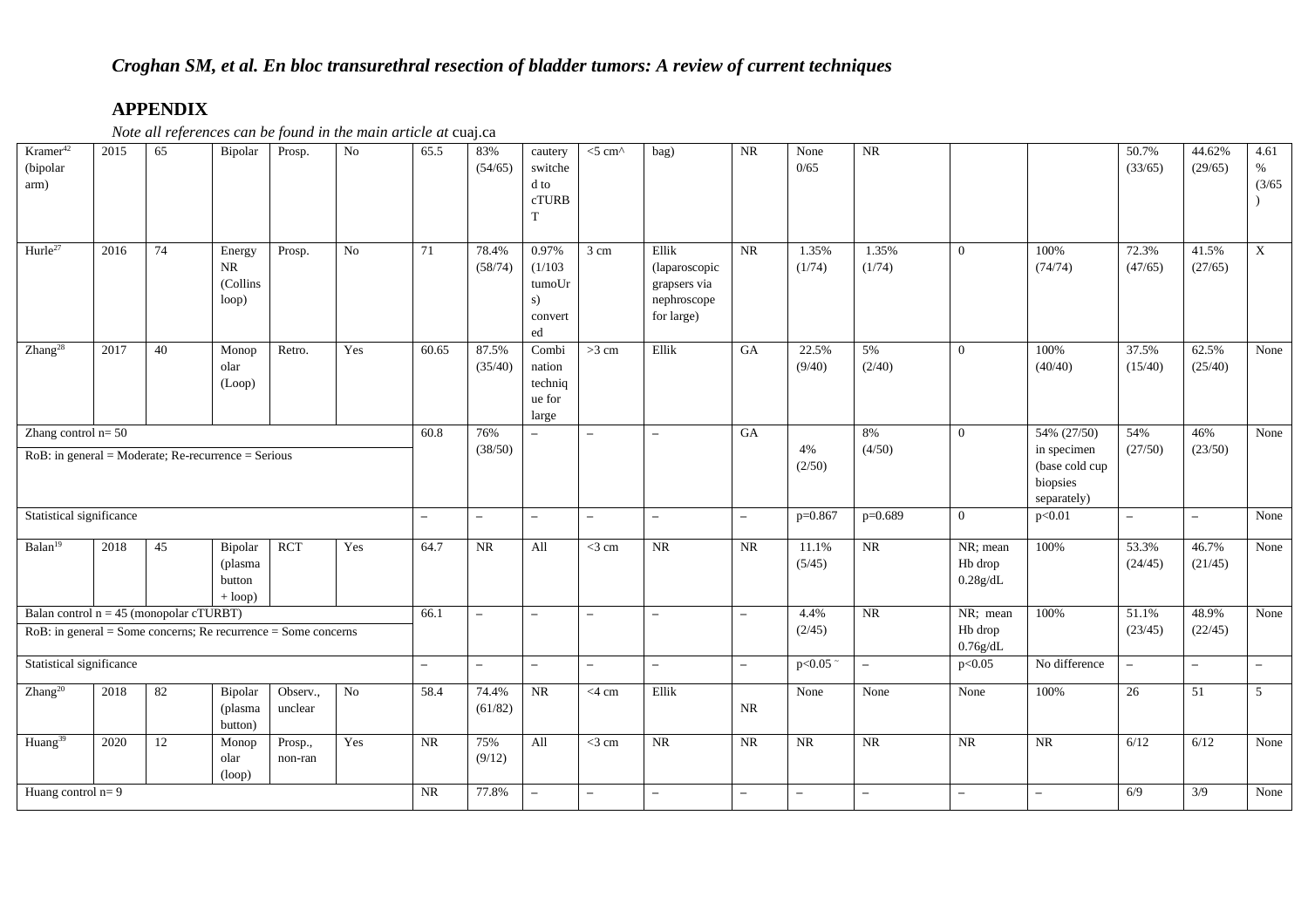*Note all references can be found in the main article at* cuaj.ca

| $RoB$ : in general = Moderate; Re-recurrence = Serious                              |                                                                                            |    |                                                 |                                                              |            |                          | (7/9)                                    |                                                 |                          |                                   |                                        |                          |                          |                             |                   |                          |                          |                           |
|-------------------------------------------------------------------------------------|--------------------------------------------------------------------------------------------|----|-------------------------------------------------|--------------------------------------------------------------|------------|--------------------------|------------------------------------------|-------------------------------------------------|--------------------------|-----------------------------------|----------------------------------------|--------------------------|--------------------------|-----------------------------|-------------------|--------------------------|--------------------------|---------------------------|
| Statistical significance                                                            |                                                                                            |    |                                                 |                                                              |            | $-$                      | $\overline{\phantom{0}}$                 | $-$                                             | $\overline{\phantom{m}}$ | $\overline{\phantom{a}}$          | $\overline{\phantom{0}}$               | $\overline{\phantom{a}}$ | $\overline{\phantom{0}}$ | $\overline{\phantom{a}}$    | $\equiv$          | $\overline{\phantom{0}}$ | $\overline{\phantom{a}}$ | $\overline{\phantom{m}}$  |
| Yang <sup>16</sup>                                                                  | 2020                                                                                       | 26 | Monop<br>olar                                   | Retro.                                                       | No         | 62.39                    | 80.7%<br>(21/26)                         | All                                             | $<$ 3 cm                 | Ellik,<br>occasionally<br>forceps | Spinal<br>$+Epidu$<br>ral              | 23%<br>(6/26)            | 3.8%<br>(1/26)           | $\rm NR$                    | 88.5%<br>(23/26)  | 42.3%<br>(11/26)         | 57.7%<br>(15/26)         | $\mathbf X$               |
| Bangash <sup>29</sup>                                                               | 2020                                                                                       | 41 | Monop<br>olar<br>(Collins<br>knife)             | Proof.<br>Non-Ran                                            | Yes        | 58.46                    | 82.9%<br>(34/41)                         | NR                                              | $<$ 3 cm                 | <b>NR</b>                         | NR                                     | NR                       | None<br>(0/41)           | 7.3%<br>(3/41)<br>hematuria | 100%              | 48.8%<br>(20/41)         | 51.2%<br>(21/41)         | 46.3<br>%<br>(19/4)<br>1) |
| Bangash control $n = 41$                                                            |                                                                                            |    |                                                 |                                                              |            | 58.59                    | $\overline{\phantom{0}}$                 | $\equiv$                                        | $\overline{\phantom{m}}$ | $\overline{\phantom{m}}$          | $\overline{\phantom{m}}$               | $\overline{\phantom{a}}$ | $\rm NR$                 | 9.75%<br>(4/41)             | 56.1%<br>(23/41)  | 46.3%<br>(19/41)         | 53.7%<br>(22/41)         | None                      |
| $RoB$ : in general = Moderate; Re-recurrence = Moderate<br>Statistical significance |                                                                                            |    |                                                 |                                                              |            | $\equiv$                 | $\overline{\phantom{0}}$                 | $\overline{\phantom{0}}$                        | $\qquad \qquad -$        |                                   | $\overline{\phantom{0}}$               | $\overline{\phantom{0}}$ | $\equiv$                 | 0.68                        | $\sqrt{0.001}$    | $\overline{\text{NS}}$   | NS                       | None                      |
| Miyake <sup>41</sup>                                                                | Yes<br>2020<br>12<br>Prosp.<br>Bipolar<br>Non-Ran<br>(flat<br>loop)<br>Miyake control n=28 |    |                                                 |                                                              | 76.5       | 91.67<br>$\%$<br>(11/12) | All                                      | $<$ 2.5 cm                                      | Grasping<br>forceps      | Genera<br>1 or<br>spinal          | NR                                     | 8.34%<br>(1/12)          | NR                       | 100%<br>(12/12)             | 83.34%<br>(10/12) | 16.7%<br>(2/12)          | None                     |                           |
|                                                                                     |                                                                                            |    |                                                 |                                                              |            | 74.6                     | 89.3%                                    | $\overline{\phantom{a}}$                        | $\overline{\phantom{a}}$ | $\overline{\phantom{a}}$          | $\overline{\phantom{m}}$               | NR                       | $\overline{0}$           | $\rm NR$                    | $\rm NR$          | 21/28                    | 7/28                     | None                      |
|                                                                                     |                                                                                            |    |                                                 | RoB: in general = Moderate; Re-recurrence = Moderate-Serious |            |                          | (25/28)                                  |                                                 |                          |                                   |                                        |                          |                          |                             |                   |                          |                          |                           |
| Statistical significance                                                            |                                                                                            |    |                                                 |                                                              |            | $\equiv$                 | $\equiv$                                 | $\equiv$                                        | $\overline{\phantom{0}}$ | $\equiv$                          | $\overline{\phantom{0}}$               | $\equiv$                 | <b>NS</b>                | $\overline{\phantom{a}}$    | $\equiv$          | $\equiv$                 | $\equiv$                 | $\equiv$                  |
| Eissa <sup>13</sup>                                                                 | 2020<br>50<br>Retro.<br>$\rm No$<br>Monop<br>olar<br>(bent)<br>loop)                       |    |                                                 |                                                              |            | 72.26                    | 80%<br>(40/50)                           | All but<br>this<br>was<br><b>ERBT</b><br>cohort | 2 cm                     | Forceps or<br>Ellik               | Genera                                 | NR                       | 4%<br>(2/50)             | None                        | 90%<br>(45/50)    | 28%<br>(14/50)           | 72%<br>(36/50)           | $\mathbf X$               |
| Hameed <sup>18</sup>                                                                | 2021                                                                                       | 23 | Zedd<br>Excisio<br>n<br>Scissor<br>$\mathbf{s}$ | Prosp.                                                       | No         | 64                       | 69.6<br>(16/23)                          | NR                                              | 2.6 cm                   | 3-pronged<br>grasper or<br>Ellik  | <b>NR</b>                              | $\overline{0}$           | $\overline{0}$           | $\overline{0}$              | 91%<br>(21/23)    | 35%<br>(8/23)            | 57%<br>(13/23)           | 9%<br>(2/23)              |
| Yanagisaw<br>$\mathrm{a}^{21}$<br>$\wedge\wedge$                                    | 2021<br>Prosp.<br>$\rm No$<br>140<br>Bipolar<br>Non-Ran<br>(needle<br>electrod<br>e)       |    |                                                 |                                                              | 72         | 75%<br>(105/1)<br>40)    | All, but<br>en bloc<br>cohort<br>studied | $<$ 3 cm                                        | <b>Biopsy</b><br>forceps | NR                                | $\overline{0}$<br>$(n=67)$<br>lateral) | 0.71%<br>(1/140)         | 1.42%<br>(2/140)         | 90%                         | 66%<br>(93/140)   | 34%<br>(47/140)          | X                        |                           |
| Teoh <sup>40</sup>                                                                  | Not<br>2021<br>135<br>Mixed<br>Prosp.<br>Non-Ran<br>mono/b                                 |    |                                                 |                                                              | intention- | 71.3                     | 71.1%<br>(96/13)                         | 94.3%<br><1cm                                   | 6 cm<br>(80%             | NR                                | NR                                     | $\rm NR$                 | $\overline{0}$           | 5.1%<br>(5/99)              | 80.8%             | 65%**                    | 17.2%**                  | $\boldsymbol{\mathrm{X}}$ |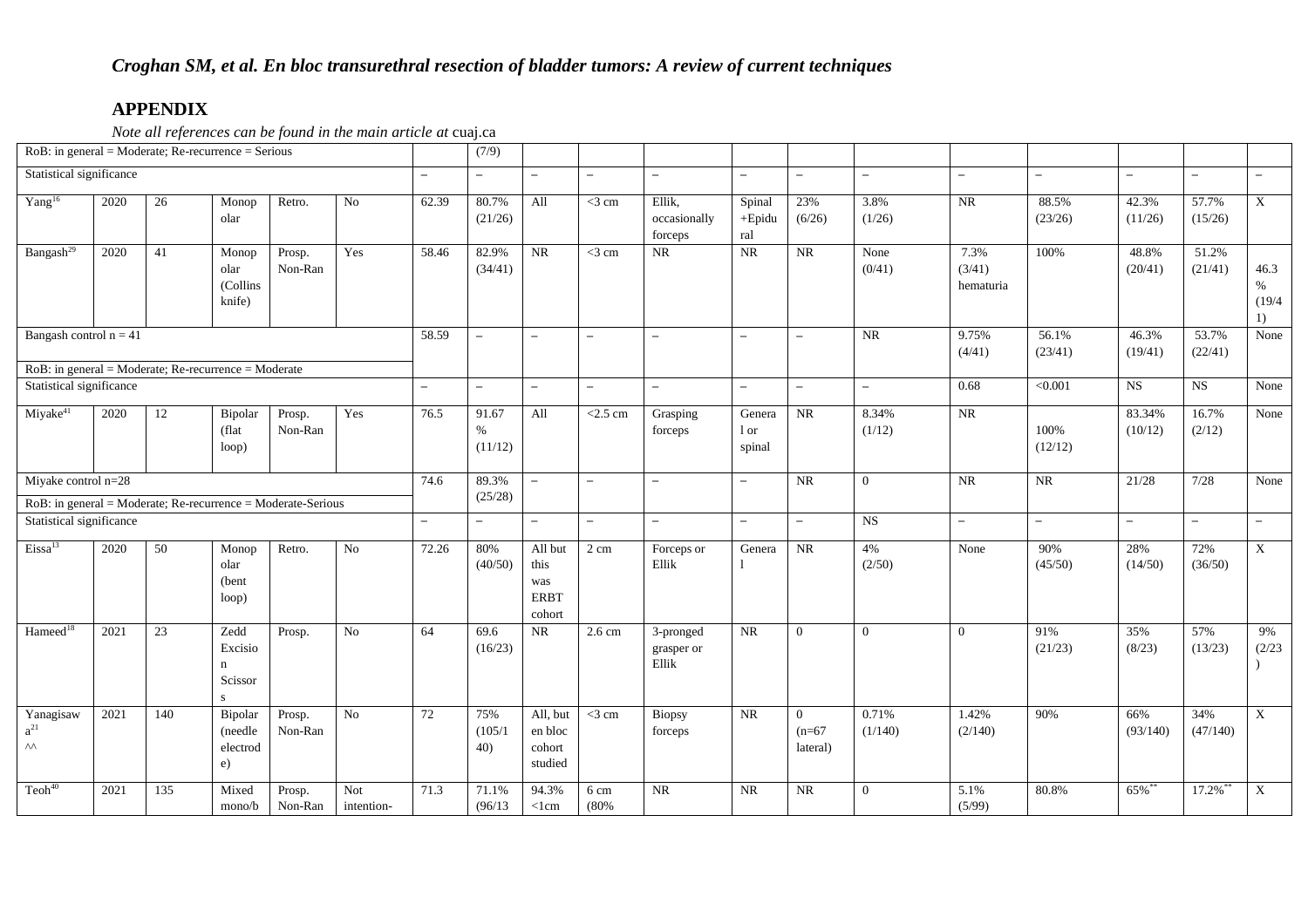*Note all references can be found in the main article at* cuaj.ca

|                                                                                   |                          |     | ipolar<br>(log                                                                                 |                         | to-treat<br>(cases)<br>converted<br>to cTURBT<br>included) |                          | $\overline{5)}$          | 82.2%<br>$1.01 -$<br>2 cm<br>75%<br>$2.01 -$<br>3 cm<br>29.6%<br>>3cm | $\leq$ 3 cm)                                                                                      |                          |                          |                   |                          |                          |                                                        |                           |                                                            |                             |
|-----------------------------------------------------------------------------------|--------------------------|-----|------------------------------------------------------------------------------------------------|-------------------------|------------------------------------------------------------|--------------------------|--------------------------|-----------------------------------------------------------------------|---------------------------------------------------------------------------------------------------|--------------------------|--------------------------|-------------------|--------------------------|--------------------------|--------------------------------------------------------|---------------------------|------------------------------------------------------------|-----------------------------|
| Yasui46                                                                           | 2021                     | 61  | Bipolar                                                                                        | Retro.                  | No                                                         | 76                       | 83.6%<br>(51/61)         | NR<br>(ERBT<br>cohort)                                                | $<$ 3 cm<br>majority.<br>$>3$ cm<br><b>cTURBT</b><br>of exo-<br>phytic<br>and<br>ERBT of<br>base. | NR                       | <b>NR</b>                | $\rm NR$          | NR                       | $\overline{\text{NR}}$   | NR                                                     | $\boldsymbol{\mathrm{X}}$ | 100%<br>$(61) -$<br>selected.<br>Stratified<br>$pT1$ a,b,c | $\mathbf X$                 |
| Poletaje $w^{43}$                                                                 | 2021                     | 153 | Mixed<br>(predo<br>minantl<br>y<br>monop<br>olar)<br>Collins<br>knife or<br>resectio<br>n loop | Prosp.<br>Non-Ran       | Yes                                                        | 68                       | 76.5%<br>(117/1)<br>53)  | "very<br>scarce,<br>, ,<br>exclude<br>d from<br>analysi<br>-S         | $\leq$ 4 cm                                                                                       | NR                       | NR                       | NR                | NR                       | NR                       | 91.3%<br>(126/138)<br>(propensity<br>score<br>matched) | 61.4%<br>$(94/153)^{*}$   | 24.8%<br>$(38/153)^{*}$                                    | 3.9%<br>(6/15)<br>$3)^{**}$ |
| Poletajew control n=274<br>$RoB$ : in general = Moderate; Re-recurrence = Serious |                          |     | 69.5                                                                                           | 73.4%<br>(201/2)<br>74) | $\equiv$                                                   | $\overline{\phantom{a}}$ | $\overline{\phantom{m}}$ | $\overline{\phantom{m}}$                                              | $\overline{\phantom{0}}$                                                                          | $\overline{\phantom{a}}$ | $\overline{\phantom{m}}$ | 68.8%<br>(95/138) | 46%<br>(126/274)         | 21.1%<br>(58/274)        | 11.7<br>$\%$<br>(32/2)<br>74)                          |                           |                                                            |                             |
|                                                                                   | Statistical significance |     |                                                                                                |                         |                                                            |                          |                          | $\overline{\phantom{0}}$                                              | $\overline{\phantom{m}}$                                                                          | $\overline{\phantom{m}}$ | $\overline{\phantom{m}}$ | $\qquad \qquad -$ | $\overline{\phantom{a}}$ | $\overline{\phantom{0}}$ | p<0.001                                                | $\overline{\phantom{m}}$  | $\equiv$                                                   | $\overline{\phantom{0}}$    |

ALarger tumors were divided prior to extraction however (3cm cut off for Kramer). \*Each individual lesion analysed rather than each patient hence bigger denominator. ~Lower rates of obturator reflex activation, however bre lateral wall location unclear. \*\*Remainder T0. ^^Additional papers by same author referenced but not tabulated as patient cohorts overlapping. Non-ran: non-randomized; NR: not reported; observ: observational; prosp: prospe randomized controlled trial; RoB: risk of bias; X: excluded.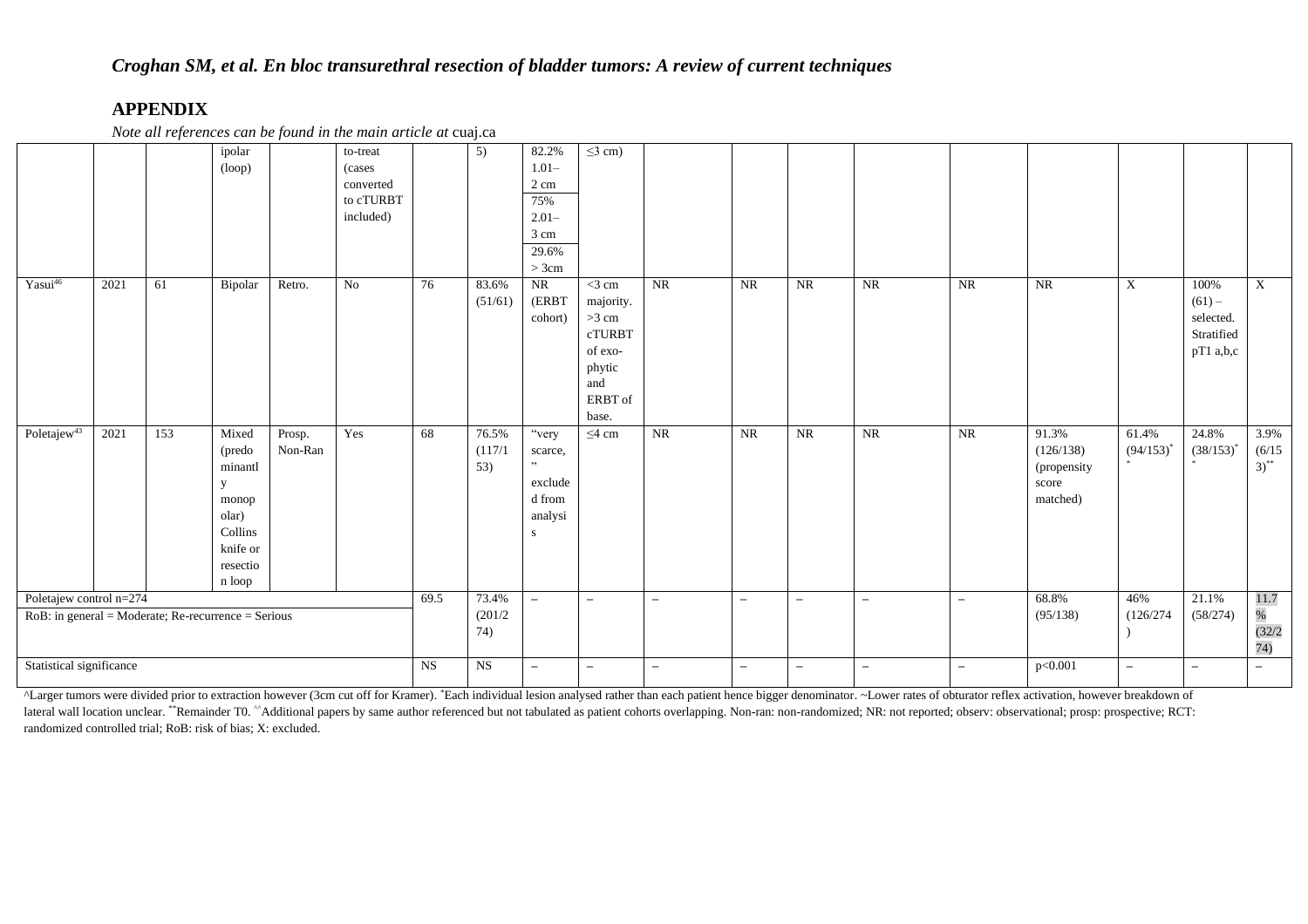|                               | <b>Supplementary Table 2. Laser ERBT</b>                    |      |                                           |                        |                                    |                          |                  |                                                      |                                                     |                          |                                          |                          |                     |                                             |                                                                                |                                                                   |                          |                   |                                    |
|-------------------------------|-------------------------------------------------------------|------|-------------------------------------------|------------------------|------------------------------------|--------------------------|------------------|------------------------------------------------------|-----------------------------------------------------|--------------------------|------------------------------------------|--------------------------|---------------------|---------------------------------------------|--------------------------------------------------------------------------------|-------------------------------------------------------------------|--------------------------|-------------------|------------------------------------|
| <b>Author</b>                 | Laser                                                       | Yr   | <b>ERB</b><br>$T^{\wedge}$<br>$\mathbf n$ | <b>Study</b><br>design | <b>cTURBT</b><br>control<br>group? | Age<br>(avg)             | Male %           | Laser<br>para-<br>meters                             | <b>Feasibility</b>                                  | Max<br>tumor<br>size     | <b>Extraction</b>                        | Anesthesia               | Obturator<br>reflex | <b>Bladder</b><br>perforatio<br>$\mathbf n$ | <b>Significa</b><br>nt<br>bleeding                                             | <b>Muscula</b><br>ris<br>propria<br>identifie<br>d in<br>specimen | pTa                      | pT1               | $\geq pT2$                         |
| <b>Holmium</b> laser          |                                                             |      |                                           |                        |                                    |                          |                  |                                                      |                                                     |                          |                                          |                          |                     |                                             |                                                                                |                                                                   |                          |                   |                                    |
| Kramer <sup>42</sup>          | Holmiu<br>m arm                                             | 2015 | 50                                        | Prosp.                 | No                                 | 62.2                     | 72%<br>(36/50)   | $1-2J$<br>$15 -$<br>30Hz                             | 98%<br>$(49/50)^*$                                  | $<$ 4 cm                 | Specimen<br>retrieval<br>bags in<br>some | NR                       | $\overline{0}$      | NR                                          | 2%<br>$(1/50)^{*}$                                                             | 50/50<br>$(100\%)$                                                | 58%<br>(29/50)           | 42%<br>(21/50)    | $\Omega$                           |
| Mahesh-<br>wari <sup>22</sup> | Holmiu<br>m                                                 | 2020 | 67                                        | Retro.                 | No                                 | 57.8                     | 77.6%<br>(52/67) | 550 u<br>$1-2$ J<br>$40 - 50$<br>Hz                  | All                                                 | $4 \text{ cm}^2$         | Ellik                                    | General or<br>regional   | $\overline{0}$      | $\Omega$                                    | 5.97%<br>(4/67)                                                                | 57/67<br>(85%)                                                    | 82%<br>(55/67)           | 17.9%<br>(12/67)  | X                                  |
| Hashem <sup>1</sup>           | Holmiu<br>m                                                 | 2020 | 50                                        | <b>RCT</b>             | Yes                                | 60.4                     | 74%<br>(37/50)   | $1-2J$<br>$10-$<br>15Hz<br>$10-$<br>30W              | All                                                 | $<$ 5 cm                 | Cold-crown<br>loop                       | NR                       | $\overline{0}$      | $\overline{0}$                              | $\overline{0}$                                                                 | 98%<br>(49/50)                                                    | 4.5%<br>(2/50)           | 95.5%<br>(42/50)  | 4%<br>(2/50)                       |
|                               | Hashem control $n = 50$                                     |      |                                           |                        |                                    | 61.1                     | 78%              | $-$                                                  | $\overline{\phantom{0}}$                            | $\overline{\phantom{m}}$ | $\overline{\phantom{0}}$                 | $\equiv$                 | 24%                 | 12%                                         | 6%                                                                             | 62%                                                               | $6.1\%$                  | 93.9%             | $\Omega$                           |
|                               | $RoB$ : in general = Low; Re-recurrence = Some concerns     |      |                                           |                        |                                    |                          | (39/50)          |                                                      |                                                     |                          |                                          |                          | (12/50)             | (6/50)                                      | (3/50)                                                                         | (31/50)                                                           | (3/50)                   | (46/50)           |                                    |
|                               | Statistical significance                                    |      |                                           |                        |                                    | $\overline{\phantom{a}}$ | $-$              | $-$                                                  | $\overline{\phantom{a}}$                            | $\overline{\phantom{a}}$ | $\overline{\phantom{0}}$                 | $\overline{\phantom{0}}$ | < 0.001             | $-$                                         | <b>NS</b>                                                                      | < 0.001                                                           | NS                       | <b>NS</b>         | <b>NS</b>                          |
| <b>GreenLight laser</b>       |                                                             |      |                                           |                        |                                    |                          |                  |                                                      |                                                     |                          |                                          |                          |                     |                                             |                                                                                |                                                                   |                          |                   |                                    |
| $He^{35}$                     | GreenL<br>ight<br>(KTP)<br>front-<br>firing                 | 2014 | 45                                        | Retro.                 | N <sub>o</sub>                     | 57.8                     | NR               | 0.6 J<br>50 Hz<br>(30 W)                             | All, but<br>wire loop<br>coagulation<br>required in | 3 cm                     | Ellik                                    | Continuous<br>epidural   | $\overline{0}$      | $\Omega$                                    | Irrigation<br>$n=1$<br>Hb mean<br>1.1g/dL<br>decrease                          | 100%<br>(45/45)                                                   | 60%<br>(27/45)           | 33.4%<br>(15/45)  | 6.67%<br>$3/45$ )                  |
| Chen <sup>34</sup>            | GreenL<br>ight $6$<br>F side-<br>firing                     | 2016 | 83                                        | Prosp.                 | Yes                                | 63.4<br>3                | 72.3%<br>(60/83) | $120 -$<br>160 W<br>(cut)<br>$30 - 50$<br>W<br>(cog) | NR                                                  | 3 cm                     | Ellik                                    | Continuous<br>epidural   | $\overline{0}$      | $\Omega$                                    | NR (less<br>H <sub>b</sub> drop<br>with<br><b>LASER</b><br>$0.87$ vs.<br>1g/dL | NR                                                                | 84.3%<br>(70/83)         | 15.6%<br>(13/83)  | $\theta$                           |
| Chen control $n = 75$         | $RoB$ : in general = Low-moderate; Re-recurrence = Moderate |      |                                           |                        |                                    | 65.3                     | 68%<br>(51/75)   | $\overline{\phantom{0}}$                             | $\overline{\phantom{0}}$                            | $\overline{\phantom{a}}$ | $\overline{\phantom{0}}$                 | $\overline{\phantom{0}}$ | 12%<br>(9/75)       | 2.67%<br>(2/75)                             |                                                                                | NR                                                                | 85.3%<br>(64/75)         | 14.7%<br>(11/75)  | $\Omega$                           |
|                               | Statistical significance                                    |      |                                           |                        |                                    |                          |                  | $\overline{\phantom{0}}$                             | $\overline{\phantom{m}}$                            | $\overline{\phantom{0}}$ | $\overline{\phantom{0}}$                 | $\overline{\phantom{0}}$ | 0.001               | NS                                          | $\overline{\phantom{a}}$                                                       | $\overline{\phantom{0}}$                                          | $\overline{\phantom{a}}$ |                   |                                    |
| Cheng <sup>36</sup>           | GreenL<br>ight<br>front-<br>firing                          | 2017 | 34                                        | Retro.                 | Yes                                | 59.4                     | 82.4%<br>(28/34) | 120 W                                                | NR                                                  | 3 cm                     | Ellik                                    | Spinal /<br>Epidural     | $\overline{0}$      | <b>NR</b>                                   | <b>NR</b>                                                                      | 97%<br>(33/34)                                                    | 41.2%<br>(14/34)         | 16<br>$(47.06\%)$ | $\overline{4}$<br>(11.76)<br>$%$ ) |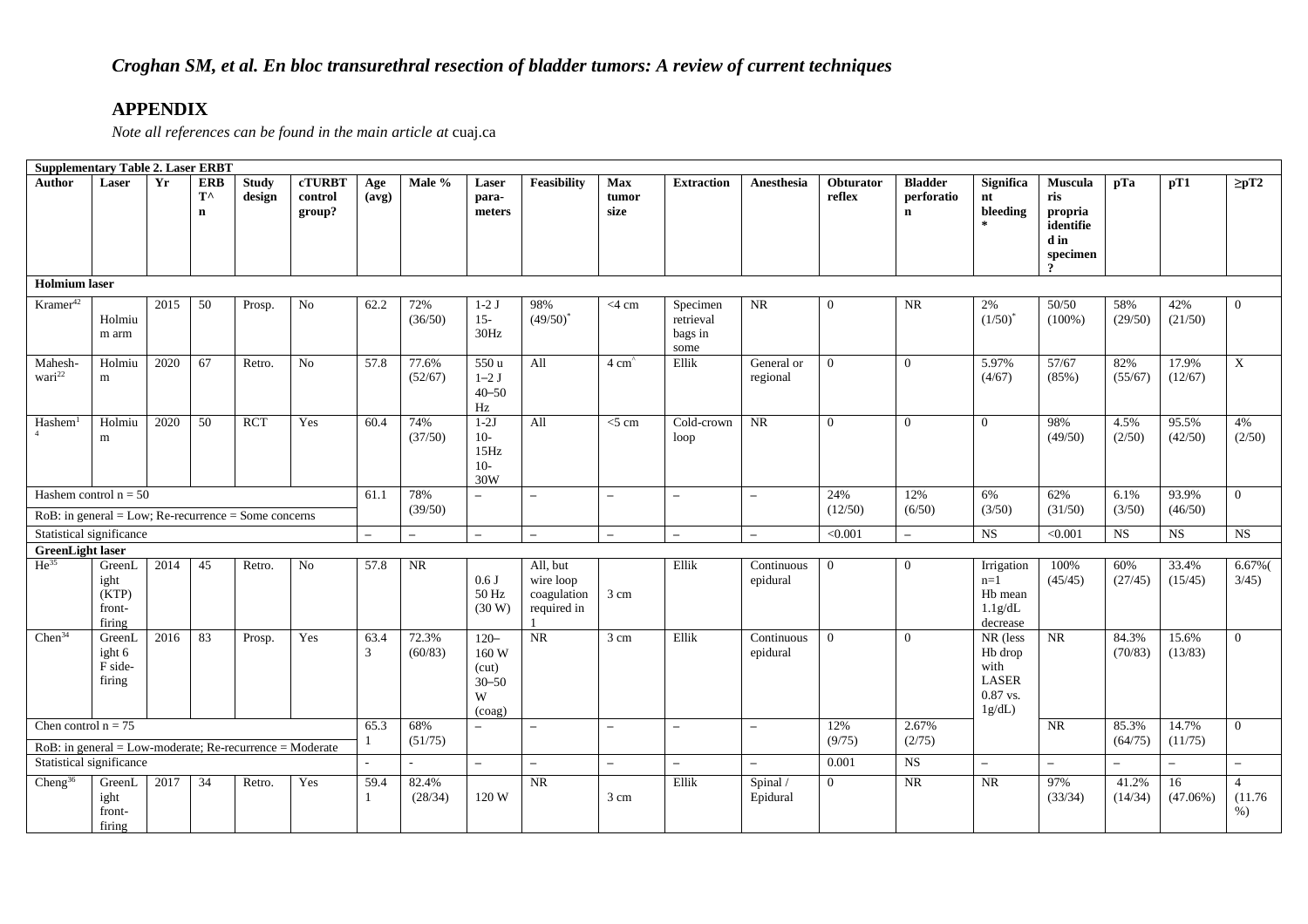| Cheng control $n = 30$                                                                                |                                                                                                  |      |     |                                                   |     | 63.1           | 90%                                                                                     |                                                                                     |                          |                          |                                              |                          | $10\,$                   | $\rm NR$                 | $\rm NR$                       | 80%                | 43.33                  | 50%                    | 6.7%            |
|-------------------------------------------------------------------------------------------------------|--------------------------------------------------------------------------------------------------|------|-----|---------------------------------------------------|-----|----------------|-----------------------------------------------------------------------------------------|-------------------------------------------------------------------------------------|--------------------------|--------------------------|----------------------------------------------|--------------------------|--------------------------|--------------------------|--------------------------------|--------------------|------------------------|------------------------|-----------------|
|                                                                                                       |                                                                                                  |      |     | $RoB$ : in general = Moderate; Re-recurrence = NA |     | 3              | (27/30)                                                                                 |                                                                                     |                          |                          |                                              |                          |                          |                          |                                | (24/30)            | $\%$<br>(13/30)        | (15/30)                | (2/30)          |
| Statistical significance                                                                              |                                                                                                  |      |     |                                                   |     | $\equiv$       | $\equiv$                                                                                | $\equiv$                                                                            | $\equiv$                 | $\equiv$                 | $\equiv$                                     | $\equiv$                 | p<0.001                  | $\equiv$                 | $\sim$                         | $p=0.04$           | <b>NS</b>              | NS                     | NS              |
| $Liang^{52}$                                                                                          | GreenL<br>ight<br>(KTP)<br>front-<br>firing                                                      | 2019 | 88  | Retro.                                            | Yes | 58             | 88.6%<br>(78/88)                                                                        | 0.6 J<br>50 Hz<br>(30 W)                                                            | <b>NR</b>                | NR                       | <b>NR</b>                                    | $\rm NR$                 | <b>NR</b>                | <b>NR</b>                | NR                             | 30.7%<br>(27/88)   | 33%<br>(29/88)         | 67%<br>(59/88)         | $\Omega$        |
| Liang control $n=70$                                                                                  |                                                                                                  |      |     |                                                   |     | $\equiv$       | $\overline{\phantom{0}}$                                                                | $-$                                                                                 | $\overline{\phantom{0}}$ | $\overline{\phantom{a}}$ | $\overline{\phantom{0}}$                     | $\overline{\phantom{0}}$ | $\overline{\phantom{0}}$ | $\equiv$                 | $\overline{\phantom{a}}$       | 11.4%              | 47.1%                  | 52.9%                  | $\Omega$        |
| RoB: in general = Low; Re-recurrence = $N/A$                                                          |                                                                                                  |      |     |                                                   |     |                |                                                                                         |                                                                                     |                          |                          |                                              |                          |                          |                          |                                | (8/70)             | (33/70)                | (37/70)                |                 |
| Statistical significance                                                                              |                                                                                                  |      |     |                                                   |     | $\equiv$       | $\equiv$                                                                                | $\overline{\phantom{0}}$                                                            | $\equiv$                 | $\overline{\phantom{a}}$ | $\equiv$                                     | $\overline{\phantom{m}}$ | $\overline{\phantom{0}}$ | $\overline{\phantom{0}}$ | $\equiv$                       | Significa<br>nt    | <b>NS</b>              | $\overline{\text{NS}}$ | $\equiv$        |
| $Fan^{30}$                                                                                            | GreenL<br>ight<br>Front<br>firing                                                                | 2021 | 116 | <b>RCT</b>                                        | Yes | 60             | 83.2%<br>(96/116)                                                                       | 532nm<br>0.6Jx<br>$50\mathrm{Hz}$<br>(30W)                                          | Appears all              | $<$ 3 cm                 | Via sheath<br>/resection<br>loop/Endob<br>ag | $\rm NR$                 | $\overline{0}$           | $\overline{0}$           | NR (less<br>EBL with<br>Laser) | 89.7%<br>(104/116) | 78.5%<br>(91/11)<br>6) | 21.5%<br>(25/116)      | $\mathbf X$     |
| Fan control $n = 117$                                                                                 |                                                                                                  |      |     |                                                   |     | 57             | 74%                                                                                     | $\equiv$                                                                            | $\equiv$                 | $\equiv$                 | $\overline{\phantom{0}}$                     | $\equiv$                 | 7.7%                     | 0.9%                     | $\equiv$                       | 71.8%              | 88.9%                  | 11.1%                  | $\equiv$        |
|                                                                                                       | $RoB$ : in general = Some concerns; Re-recurrence = Some<br>concerns<br>Statistical significance |      |     |                                                   |     |                | (87/117)                                                                                |                                                                                     |                          |                          |                                              |                          | (9/117)                  | (1/117)                  |                                | (84/117)           | (104/1)<br>17)         | (13/117)               |                 |
|                                                                                                       |                                                                                                  |      |     |                                                   |     | <b>NS</b>      | $\sim$                                                                                  | $\equiv$                                                                            | $\equiv$                 | $\overline{\phantom{a}}$ | $\overline{\phantom{a}}$                     | $\overline{\phantom{a}}$ | 0.002                    | NS                       | $\equiv$                       | < 0.005            | 0.031                  |                        | $\equiv$        |
|                                                                                                       |                                                                                                  |      |     |                                                   |     |                |                                                                                         |                                                                                     |                          |                          |                                              |                          |                          |                          |                                |                    |                        |                        |                 |
| <b>Thulium laser</b><br>Muto <sup>23</sup><br>55<br>2014<br>$\rm No$<br>Thuliu<br>Prosp.<br>m-<br>YAG |                                                                                                  |      |     |                                                   | 68  | 89%<br>(49/55) | $800$ nm<br>30 W<br>continu<br>ous<br>wave<br>(20 W)<br>pulsed-<br>wave<br>for<br>coag) | All                                                                                 | $4.5 \text{ cm}^2$       | Grasper                  | Epidural                                     | $\overline{0}$           | $\overline{0}$           | $\theta$                 | 100%<br>(55/55)                | 56.4%<br>(31/55)   | 32.7%<br>(18/55)       | 10.9%<br>(6/55)        |                 |
| Kramer <sup>42</sup><br>Thuliu<br>2015<br>15<br>$\overline{No}$<br>Prosp.<br>m arm                    |                                                                                                  |      |     |                                                   |     | 69.4           | 80%<br>(12/15)                                                                          | 550u<br>$5 - 15$<br>W                                                               |                          | $<$ 4 cm $\degree$       | Specimen<br>retrieval<br>bags in<br>some     | $\rm NR$                 | $\overline{0}$           | $\rm NR$                 |                                | 100%<br>(15/15)    | 66.7%<br>(10/15)       | 33.3%<br>(5/15)        | $\overline{0}$  |
| 2015<br>58<br>Thuliu<br>Prosp.,<br>Yes<br>$\mathbf{Migliari}^4$<br>non-ran<br>m<br>(retro<br>control  |                                                                                                  |      |     |                                                   |     | 71             | 70.7%<br>(41/58)                                                                        | Contin<br>uous<br>wave<br>30 W.<br>1470<br>nm<br>diode<br>for<br>coagul<br>ation at | NR                       | 4.5 cm                   | Via sheath<br>with loop                      | Spinal                   | $\overline{0}$           | $\overline{0}$           | $\theta$                       | 100%<br>(58/58)    | 56.4%<br>(30/58)       | 32.7%<br>(23/58)       | 10.9%<br>(5/58) |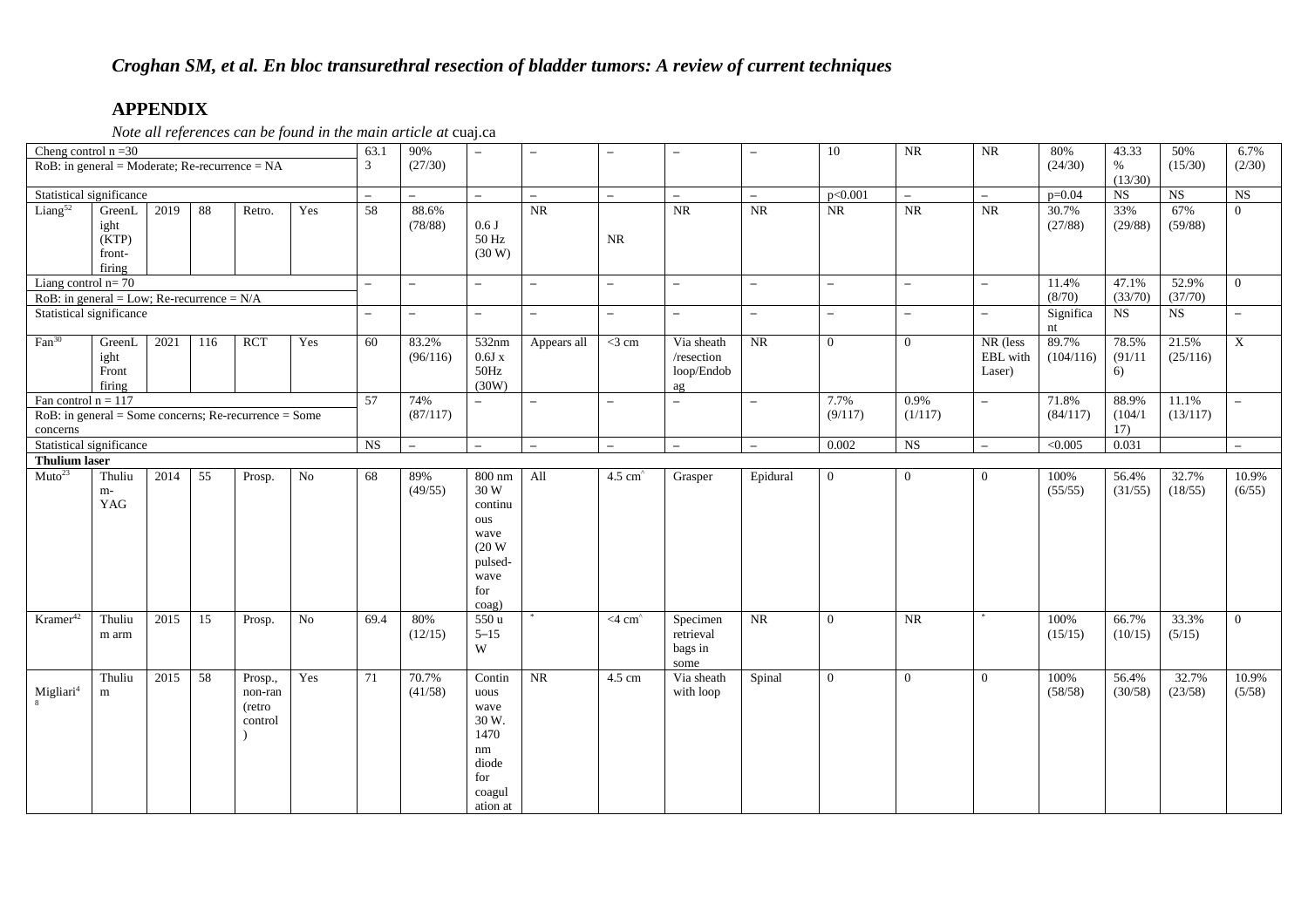|                             |                  |      |     |                                                          |                             |                   |                    | 20 W                                        |                          |                          |                          |                          |                |                 |                  |                                                       |                          |                          |                           |
|-----------------------------|------------------|------|-----|----------------------------------------------------------|-----------------------------|-------------------|--------------------|---------------------------------------------|--------------------------|--------------------------|--------------------------|--------------------------|----------------|-----------------|------------------|-------------------------------------------------------|--------------------------|--------------------------|---------------------------|
| Migliari control $n = 61$   |                  |      |     | $RoB$ : in general = Low-moderate; Re-recurrence = $N/A$ |                             | 72.5              | 73.8%<br>(45/61)   | $\equiv$                                    | $\overline{\phantom{m}}$ | $\overline{\phantom{0}}$ | $\overline{\phantom{0}}$ | $\overline{\phantom{a}}$ | 8              | <b>NR</b>       | 3.27%<br>(2/61)  | 91.8%<br>(56/61)<br>(3 not)                           | $\equiv$                 | $\overline{\phantom{m}}$ | $\overline{\phantom{a}}$  |
|                             |                  |      |     |                                                          |                             |                   |                    |                                             |                          |                          |                          |                          |                |                 |                  | valuable<br>due<br>themal<br>artifact)                |                          |                          |                           |
| Statistical signficance     |                  |      |     |                                                          |                             | $\equiv$          | $-$                | $\overline{\phantom{0}}$                    | $\overline{\phantom{0}}$ | $\overline{\phantom{0}}$ | $\overline{\phantom{0}}$ | $\overline{\phantom{a}}$ | NR             | $\equiv$        |                  | <b>NR</b>                                             | $\equiv$                 | $\equiv$                 | $-$                       |
| Zhang <sup>24</sup>         | Thuliu<br>m Vela | 2016 | 38  | Prosps.                                                  | $\rm No$                    | 62                | 81.6%<br>(31/38)   | 1.94<br>um<br>600 um<br>fibre<br>50 W       | All                      | 3 cm                     | Sheath or<br>grasper     | General                  | $\rm NR$       | $\overline{0}$  | $\mathbf{0}$     | 100%<br>(38/38)                                       | 39.5%<br>(15/38)         | 57.9%<br>(22/38)         | 2.63%<br>(1/38)           |
| $Xu^{12}$                   | Thuliu<br>m Vela | 2018 | 26  | Retro.                                                   | Yes                         | $\overline{55.9}$ | 92.3%<br>(24/26)   | $1.9 \text{ um}$<br>30 W                    | $\overline{\text{NR}}$   | 4.5 cm                   | Sheath or<br>with loop   | General                  | $\theta$       | $\Omega$        | $\Omega$         | 100%<br>(30/30)<br>on initial<br>analysis             | 33.34<br>$\%$<br>(10/30) | 40%<br>(12/30)           | $\mathbf X$               |
| Xu control $n = 44$         |                  |      |     |                                                          |                             | 59.7              | 79.5%<br>(35/44)   | $\overline{\phantom{0}}$                    | $\overline{\phantom{0}}$ | $\equiv$                 | $\overline{\phantom{0}}$ | $\overline{\phantom{0}}$ | 16%<br>(7/44)  | 6.8%<br>(3/44)  | $\overline{0}$   | 69.8%<br>(44/63)                                      | 56.8%<br>(25/44)         | 36.36%<br>(16/44)        | $\boldsymbol{\mathrm{X}}$ |
|                             |                  |      |     | $RoB$ : in general = Moderate; Re-recurrence = Serious   |                             |                   |                    |                                             |                          |                          |                          |                          |                |                 |                  | On initial<br>analysis<br>(excluded<br>W/O<br>muscle) |                          |                          |                           |
| Statistical significance    |                  |      |     |                                                          |                             | $\equiv$          | $\equiv$           | $\equiv$                                    | $\equiv$                 | $\overline{\phantom{0}}$ | $-$                      | $\equiv$                 | $\equiv$       | $\equiv$        | $\equiv$         | $p=0.04$                                              | $\equiv$                 | $\equiv$                 | $\equiv$                  |
| Li <sup>37</sup>            | Thuliu<br>m      | 2018 | 136 | Retro.                                                   | Yes<br>(plasma-<br>kinetic) | <b>NR</b>         | 80.9%<br>(110/136) | 550 um<br>1.5 <sub>J</sub><br>20 Hz<br>30 W | $\overline{\phantom{a}}$ | $<$ 3.5 cm               | Ellik                    | Spinal                   | $\overline{0}$ | $\Omega$        | $\Omega$         | 95.6%<br>(130/136)                                    | NR                       | <b>NR</b>                | <b>NR</b>                 |
| Li control $n = 120$        |                  |      |     |                                                          |                             | <b>NR</b>         | 81.7%<br>(98/120)  | $-$                                         | $\equiv$                 | $\overline{\phantom{0}}$ | $\equiv$                 | $\overline{\phantom{0}}$ | $\overline{4}$ | $\overline{1}$  | 1.67%<br>(2/120) | 85.8%<br>(103/120)                                    | $\overline{\text{NR}}$   | $\overline{\text{NR}}$   | <b>NR</b>                 |
|                             |                  |      |     | $RoB$ : in general = Moderate; Re-recurrence = Serious   |                             |                   |                    |                                             |                          |                          |                          |                          |                |                 |                  |                                                       |                          |                          |                           |
| Statistical significance    |                  |      |     |                                                          |                             | $\sim$            | ÷                  | $-$                                         | $\overline{\phantom{0}}$ | $\overline{\phantom{0}}$ | $\overline{\phantom{m}}$ | $-$                      | 0.032          | <b>NS</b>       | <b>NS</b>        | $P=0.006$                                             | $\sim$                   | ÷                        |                           |
| $Xu^{38}$<br>$2 \text{ um}$ | Thuliu<br>m      | 2020 | 141 | Retro.                                                   | $\rm No$                    | 67                | 81.6%<br>(115/141) | $1.5\:\rm J$<br>20 Hz<br>30 W               | <b>NR</b>                | 4 cm                     | Ellik <sup>^</sup>       | $\rm NR$                 | NR             | 1.4%<br>(2/141) | $\rm NR$         | 100%<br>(141/141)                                     | 70.2%<br>(99/14)<br>1)   | 29.7%<br>(42/141)        | $\mathbf X$               |
| $Liu^{31}$                  | Thuliu<br>m      | 2021 | 134 | Retro.                                                   | Yes                         | 61.5              | 75.4%<br>(101/134) | 30 W                                        | <b>NR</b>                | $<$ 3 cm                 | Via sheath               | GA                       | $\overline{0}$ | $\Omega$        | $\Omega$         | 97.4%<br>(4)<br>excluded<br>due<br>quality)           | 53.7%<br>(72/13)<br>4)   | 36.6%<br>(49/134)        | $\mathbf{X}$              |
| Liu control $n = 152$       |                  |      |     |                                                          |                             | 60.3              | 73%                | $\equiv$                                    | $\overline{\phantom{m}}$ |                          |                          | G A                      | 15.8%          | 5.9%            | 2%               | 87.6%                                                 | 57.2%                    | 31.6%                    | $\overline{X}$            |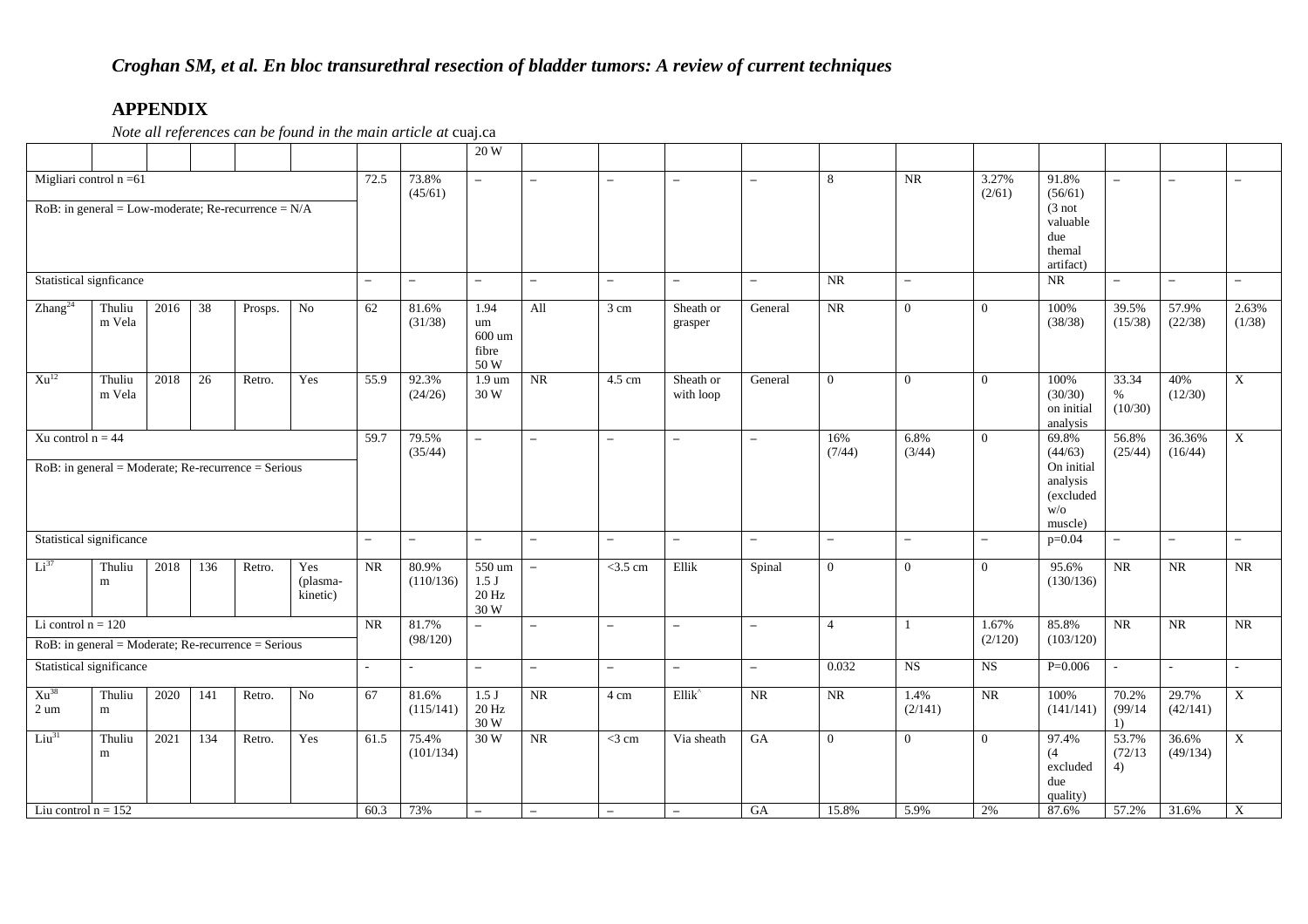*Note all references can be found in the main article at* cuaj.ca

| loop)                                                                                                       | (cTURBT electrocautery. Small lesions resected en bloc with |      |                 |            |                                |                          | (111/125)          |                                                                                                    |                                             |                          |                                      |                          | (24/152)         | (9/152)                  | (3/152)                  | (23)<br>excluded                                                                                         | (87/15)<br>2)            | (48/152)                 |                          |
|-------------------------------------------------------------------------------------------------------------|-------------------------------------------------------------|------|-----------------|------------|--------------------------------|--------------------------|--------------------|----------------------------------------------------------------------------------------------------|---------------------------------------------|--------------------------|--------------------------------------|--------------------------|------------------|--------------------------|--------------------------|----------------------------------------------------------------------------------------------------------|--------------------------|--------------------------|--------------------------|
| $RoB$ : in general = Moderate; Re-recurrence = Moderate-<br>Serious                                         |                                                             |      |                 |            |                                |                          |                    |                                                                                                    |                                             |                          |                                      |                          |                  |                          |                          | due<br>quality)                                                                                          |                          |                          |                          |
| Statistical significance                                                                                    |                                                             |      |                 |            |                                | $_{\rm NS}$              | NS                 | $\overline{\phantom{a}}$                                                                           | $\overline{\phantom{m}}$                    | $\overline{\phantom{a}}$ | $\overline{\phantom{a}}$             | $\overline{\phantom{0}}$ | < 0.001          | 0.012                    | $0.267**$                | 0.001                                                                                                    | $_{\rm NS}$              | <b>NS</b>                | $\overline{\phantom{a}}$ |
| Yang <sup>25</sup>                                                                                          | Thuliu<br>m                                                 | 2021 | 235             | Retro.     | No<br><b>cTURBT</b><br>control | 65.7                     | 79.1%<br>(186/235) | NR                                                                                                 | 98%<br>(249/254)<br>original<br>population) | 3cm                      | Ellik or<br>laparoscopi<br>c forceps | Spinal/epid<br>ural      | $\overline{0}$   | $\Omega$                 | NR                       | $Muscle =$<br>Inclusion<br>criterion<br>but<br>appears<br>none of<br>254<br>excluded<br>on this<br>basis | 81.7%<br>(192/2)<br>35)  | 18.3%<br>(43/235)        | $\mathbf X$              |
| Other lasers                                                                                                |                                                             |      |                 |            |                                |                          |                    |                                                                                                    |                                             |                          |                                      |                          |                  |                          |                          |                                                                                                          |                          |                          |                          |
| $Chen^{49}$                                                                                                 | 2<br>Micron                                                 | 2015 | 71              | <b>RCT</b> | Yes                            | 63                       | 76%<br>(54/71)     | $30 - 50$<br>W                                                                                     | All                                         | 4cm                      | Extractor                            | Sacral<br>block          | $\overline{0}$   | $\overline{\phantom{0}}$ | $\overline{0}$           | <b>NR</b>                                                                                                | 60.5%<br>(43/71)         | 35.2%<br>(25/71)         |                          |
| Chen control $n=71$                                                                                         |                                                             |      |                 |            |                                | 62                       | 71.8%              | $\overline{\phantom{a}}$                                                                           | $\overline{\phantom{m}}$                    | $\overline{\phantom{a}}$ |                                      | $\overline{\phantom{0}}$ | 25.4%            | $\overline{0}$           | $\overline{0}$           | $\rm NR$                                                                                                 | 77.5%                    | 21.1%                    | $\overline{a}$           |
| $RoB$ : in general = Some concerns; Re recurrence = Some<br>concerns                                        |                                                             |      |                 |            |                                |                          | (51/71)            |                                                                                                    |                                             |                          |                                      |                          | (18/71)          |                          |                          |                                                                                                          | (55/71)                  | (15/71)                  |                          |
|                                                                                                             |                                                             |      |                 |            |                                | <b>NS</b>                | <b>NS</b>          |                                                                                                    |                                             |                          |                                      |                          | < 0.001          | NS                       | <b>NS</b>                | $-$                                                                                                      | $-$                      | $p=0.047$                | $\overline{\phantom{a}}$ |
| Statistical significance<br>2<br>2018<br>34<br>Severgin<br>$a^{67}$<br>$\rm No$<br>Prosp.<br>Wavele<br>ngth |                                                             |      |                 |            |                                | <b>NR</b>                | 82.35%<br>(28/34)  | 1.9<br>4um<br>Th<br>1.5<br>6um<br>Erb<br>1.0J<br>$10\ \mathrm{Hz}$<br>1.94<br>um<br>wavele<br>ngth | NR                                          | $\rm NR$                 | NR                                   | <b>NR</b>                | NR               | NR                       | NR                       | NR                                                                                                       | $\rm NR$                 | $\rm NR$                 | $\mathbf X$              |
| Tao <sup>51</sup>                                                                                           | 980 nm<br>wave                                              | 2020 | $\overline{36}$ | <b>NR</b>  | Yes                            | UK                       | UK                 | UK                                                                                                 | UK                                          | <b>UK</b>                | UK                                   | UK                       | None<br>(0/36)   | None<br>(0/36)           | UK                       | UK                                                                                                       | UK                       | UK                       | UK                       |
| Tao control $n=48$                                                                                          |                                                             |      |                 |            |                                | $\equiv$                 |                    | $\overline{\phantom{m}}$                                                                           | $\overline{\phantom{a}}$                    | $\overline{\phantom{a}}$ | $\overline{\phantom{0}}$             | $\overline{\phantom{0}}$ | 12.5%            | 6.25%                    | $\overline{\phantom{0}}$ | $-$                                                                                                      | $\overline{\phantom{0}}$ | $\overline{\phantom{a}}$ | $\overline{\phantom{a}}$ |
| $RoB$ : in general = Moderate; Re-recurrence = Serious                                                      |                                                             |      |                 |            |                                |                          |                    |                                                                                                    |                                             |                          |                                      |                          | (6/48)           | (3/48)                   |                          |                                                                                                          |                          |                          |                          |
| Statistical significance                                                                                    |                                                             |      |                 |            |                                | $\overline{\phantom{0}}$ |                    | $\overline{\phantom{m}}$                                                                           | $\overline{\phantom{m}}$                    | $\overline{\phantom{m}}$ | ۰                                    | $\overline{\phantom{0}}$ | Apparent<br>(NR) | Apparent<br>(NR)         | $\overline{\phantom{0}}$ | $\overline{\phantom{0}}$                                                                                 | $\overline{\phantom{0}}$ | $\overline{\phantom{m}}$ | $\overline{\phantom{a}}$ |

\*Bleeding and conversion in Kramer paper expressed as LASER cohort – unclear if holmium or thulium arm. ^Some large tumours divided within the bladder prior to extraction. \*\*Less 'gross haematuria' with laser ERBT vs.

cTURBT (38.1% vs. 96.7%, p<0.0001) in this study. 'Significant bleeding' in table refers to return to theatre. NR: not reported; Non-Ran: non-randomized; observ: observedinal; prosp: prospective; RCT: randomized controlled RoB: risk of bias; X: excluded.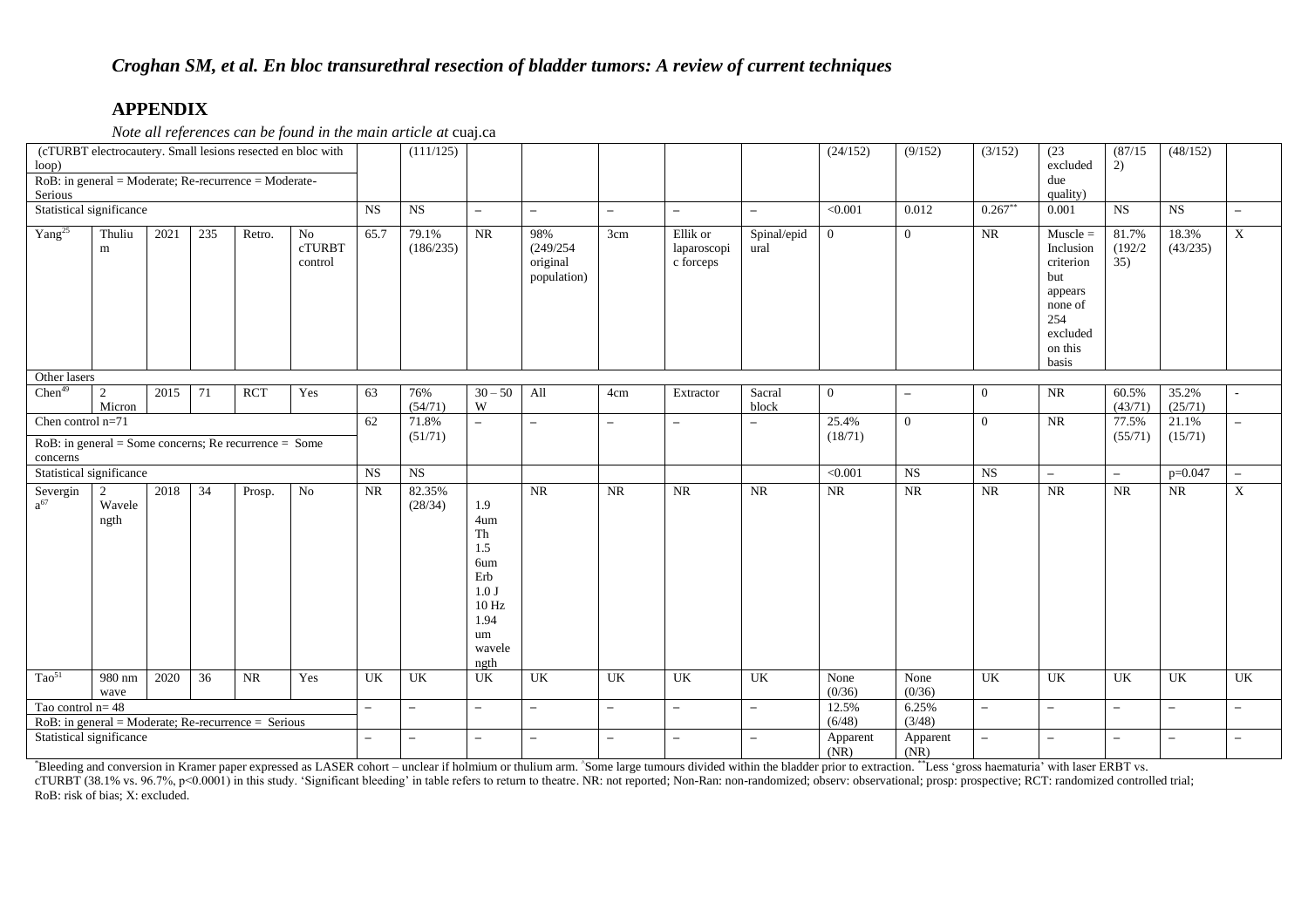*Note all references can be found in the main article at* cuaj.ca

|                          |                                                   |                         | <b>Supplementary Table 3. Hydrodissection</b>           |                          |                          |                          |                                 |                                    |                          |                          |                     |                                   |                                      |                                                              |                  |                  |                |
|--------------------------|---------------------------------------------------|-------------------------|---------------------------------------------------------|--------------------------|--------------------------|--------------------------|---------------------------------|------------------------------------|--------------------------|--------------------------|---------------------|-----------------------------------|--------------------------------------|--------------------------------------------------------------|------------------|------------------|----------------|
| Author                   | Yr                                                | <b>ERBT</b><br>Λ<br>(n) | <b>Study</b><br>design                                  | Control<br>group?        | Age<br>(Avg)             | <b>Male</b><br>$\%$      | <b>Feasibilit</b>               | <b>Max</b><br>tumor<br><b>Size</b> | <b>Extraction</b>        | Anesthesia               | Obturator<br>reflex | <b>Bladder</b><br>perforatio<br>n | Significant<br>bleeding <sup>*</sup> | <b>Muscularis</b><br>propria<br>identified in<br>specimen?   | pTa              | pT1              | $\geq pT2$     |
| Nagele <sup>55</sup>     | 2011                                              | 5                       | Prosp.                                                  | N <sub>o</sub>           | 77                       | 80%<br>(4/5)             | 100%<br>(5/5)                   | 2 cm                               | Endoscopic<br>bag        | <b>NR</b>                | <b>NR</b>           | None<br>(0/5)                     | None<br>(0/5)                        | <b>NR</b><br>(separate cold cup<br>muscle biopsies<br>taken) | 100%<br>(5/5)    | $\Omega$         | $\Omega$       |
| Fritsche <sup>56</sup>   | 17<br>No<br>201<br>Prosp.<br>95<br>2018<br>Retro. |                         |                                                         |                          | <b>NR</b>                | <b>NR</b>                | 17/17<br>$(100\%)$ <sup>*</sup> | $1.6 \text{ cm}^{-1}$              | Endoscopic<br>bag        | <b>NR</b>                | NR                  | None<br>(0/17)                    | None<br>(0/17)                       | All                                                          | 41.2%<br>(7/17)  | 29.4%<br>(5/17)  | 5.9%<br>(1/17) |
| Cheng <sup>17</sup>      |                                                   |                         |                                                         | cTURBT                   | 62.4                     | 70.5%<br>(67/95)         | 95/95<br>$(100\%)$              | 4 cm                               | Nylon<br>bag             | Epidural                 | 2.1%<br>(2/95)      | None<br>(0/95)                    | None<br>(0/95)                       | <b>NR</b><br>(separate cold cup<br>muscle biopsies<br>taken) | 54.7%<br>(52/95) | 45.3%<br>(43/95) |                |
| Cheng Control $n=98$     |                                                   |                         | $RoB$ : in general = Moderate; Re-recurrence = NA       |                          | 64.4                     | 71.4%<br>(70/98)         | $\overline{\phantom{0}}$        | $\equiv$                           | $\overline{\phantom{0}}$ | $\overline{\phantom{m}}$ | 7.14%<br>(7/98)     | 2%<br>(2/98)                      | None<br>(0/98)                       | <b>NR</b>                                                    | 55.1%<br>(54/98) | 44.9%<br>(44/98) |                |
| Statistical significance |                                                   |                         |                                                         |                          |                          | $\overline{\phantom{m}}$ | $\qquad \qquad$                 | -                                  | $\qquad \qquad$          |                          |                     | p=0.034 for complications overall |                                      | $\overline{\phantom{0}}$                                     | 0.95             |                  |                |
| Gakis <sup>33</sup>      | <b>RCT</b><br><b>cTURBT</b><br>2020<br>56         |                         |                                                         |                          |                          | 80.4%<br>(45/56)         | $All -$<br>excluded<br>if not   | $\geq$ 3 cm                        | Mixed                    | <b>NR</b>                | NR                  | 1.8%<br>(1/56)                    | None<br>(0/56)                       | 77.4%<br>(41/56)                                             | 89.3%<br>(50/56) | 10.7%<br>(6/56)  |                |
| Gakis Control n=59       |                                                   |                         | $RoB$ : in general = Low; Re-recurrence = Some concerns |                          | 70.2                     | 79.7%<br>(47/59)         | $\overline{\phantom{0}}$        | -                                  | Mixed                    | <b>NR</b>                | <b>NR</b>           | 1.8%<br>(1/56)                    | 1.7%<br>(1/59)                       | 66.7%<br>(36/59)                                             | 71.2%<br>(42/59) | 28.8%<br>(17/59) |                |
| Statistical significance |                                                   |                         |                                                         | $\overline{\phantom{0}}$ | $\overline{\phantom{0}}$ | $\overline{\phantom{m}}$ | -                               |                                    |                          | NR                       | <b>NR</b>           | $p=1.0$                           | $p=0.49$                             | $p=0.28$                                                     | $P=0.02$         |                  |                |

 $\triangle$ ERBT n = overall patient number. Multiple tumors were excised in some patients. \*Significant bleeding as reported by authors or defined as need for transfusion or manual washout postoperatively. ~ 7.5 cm tumor resecte largest extracted en bloc was 1.6 cm. cTURBT: conventional TURBT (using electrocautery in piecemeal fashion). NR: not reported; Non-Ran: non-randomized; observ: observational; prosp: prospective; RCT: randomized controlled trial; RoB: risk of bias; X: excluded.